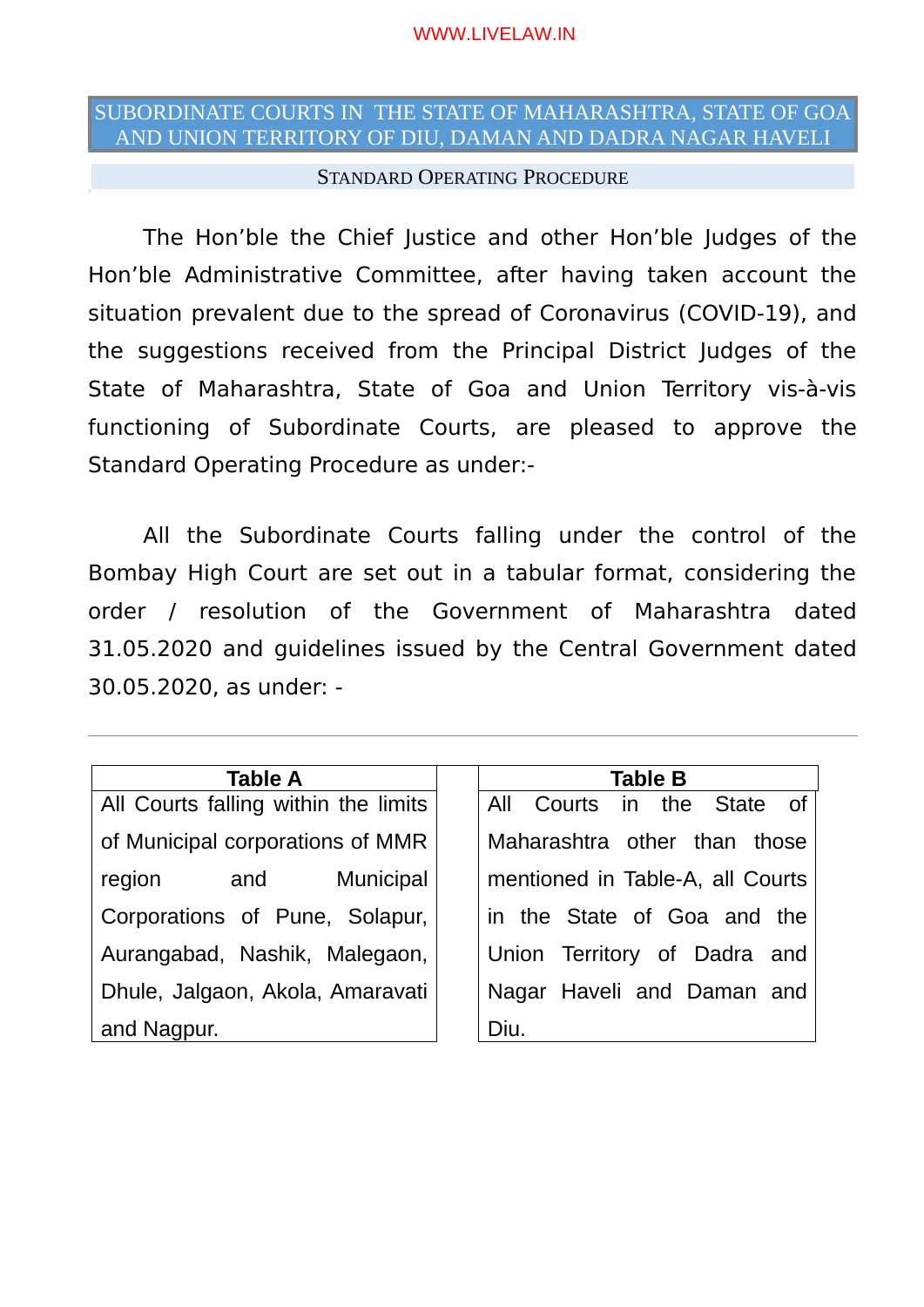# J U D I C I A L

## **For the Courts falling under Table-A**

- 1. The Courts falling under Table-A shall continue to function with effect from 08.06.2020 in two shifts (First shift from 10.00 am to 1.00 pm and Second shift from 2.30 pm to 5.30 pm) with 15% presence of the staff in each shift on rotation as per the earlier arrangements i.e. as per the Circulars issued by the High Court of Bombay from time to time. Such Courts shall also deal with all bail applications which are fled prior to lockdown, apart from the business to be transacted as per earlier Circulars. They shall also hear matters where witness action is not required (e.g. Cases fixed for Judgment / Order), Appeals and Revision Applications, which are fixed for final hearing and Cases posted for judgments, and hearing of interlocutory applications and such other matters.
- 2. The Office working shall be of four hours in each shift, i.e. half an hour before and after the Judicial working hours.
- 3. The Principal District and Sessions Judge/Head of the Establishment, in consultation with the stakeholders, may change the working timings only but not the duration of the shifts, considering the situation prevalent in their respective Courts.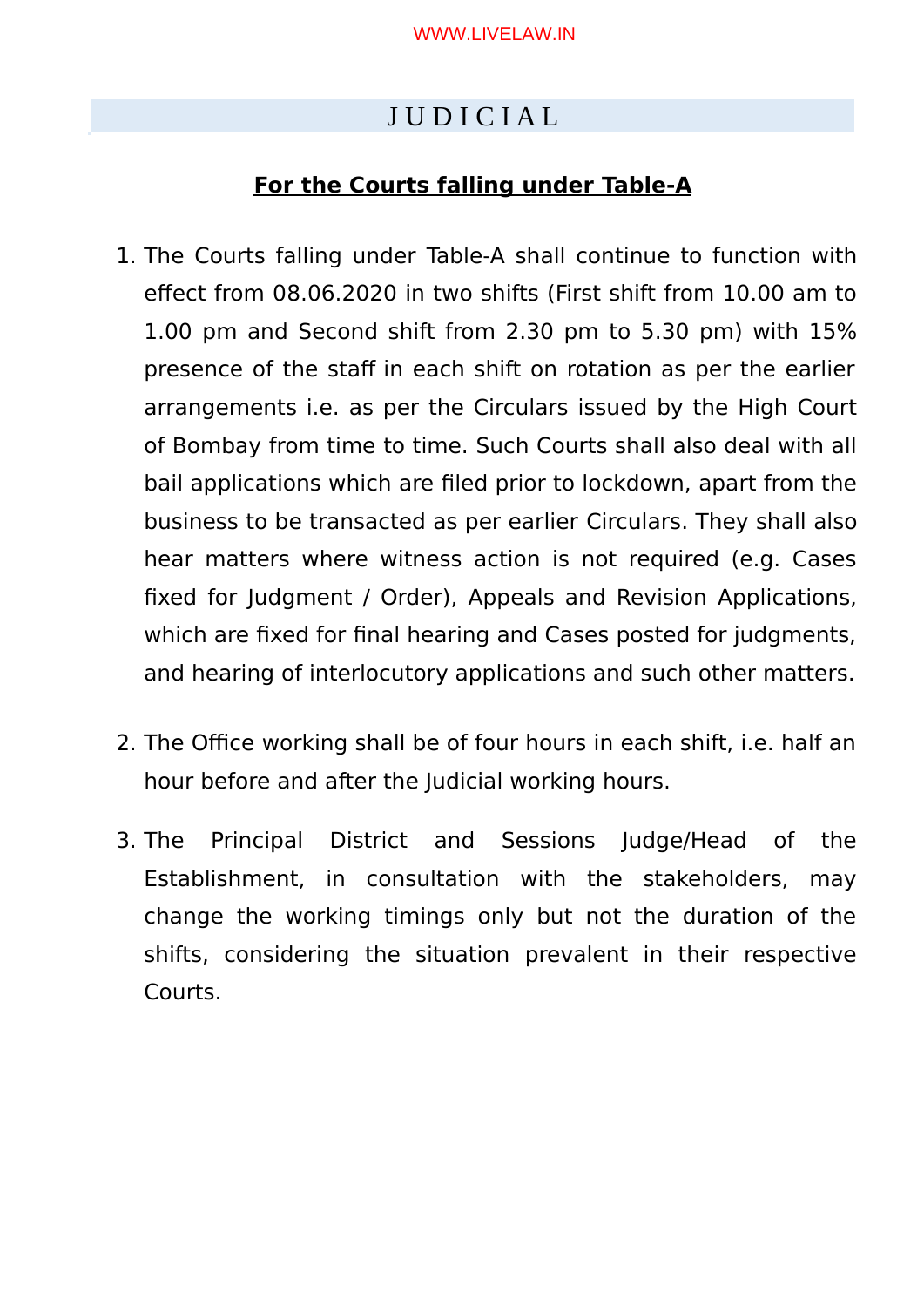- 4. Cases (including MACP) in which substantial evidence is recorded and either of the parties to the proceeding agree to examine the witness through Video Conferencing or on commission, the concerned Judge in his discretion may allow such examination, with a rider that the witnesses shall not be compelled to attend the Court for such examination.
- 5. The cases listed on board should be kept moderate in numbers and is to be decided by the concerned Presiding Officer.
- 6. Judges may also frame the issues in the cases posted for such cause.
- 7. The Judicial Officers shall ensure utmost use of the facility of video conferencing and persuade the advocates to use the same by apprising them with the benefts of the facility.
- 8. The hearing of fnal arguments shall preferably be done via video conferencing and / or by accepting the written notes of arguments submitted by either of the parties.

## **For the Courts falling under Table-B (Other than Table-A)**

1. The Courts falling under Table-B shall start regular functioning with effect from 08.06.2020 in two shifts (First shift from 10.00 am to 1.00 pm and Second shift from 2.30 pm to 5.30 pm) with 50% presence of the judicial officers and the staff in each shift.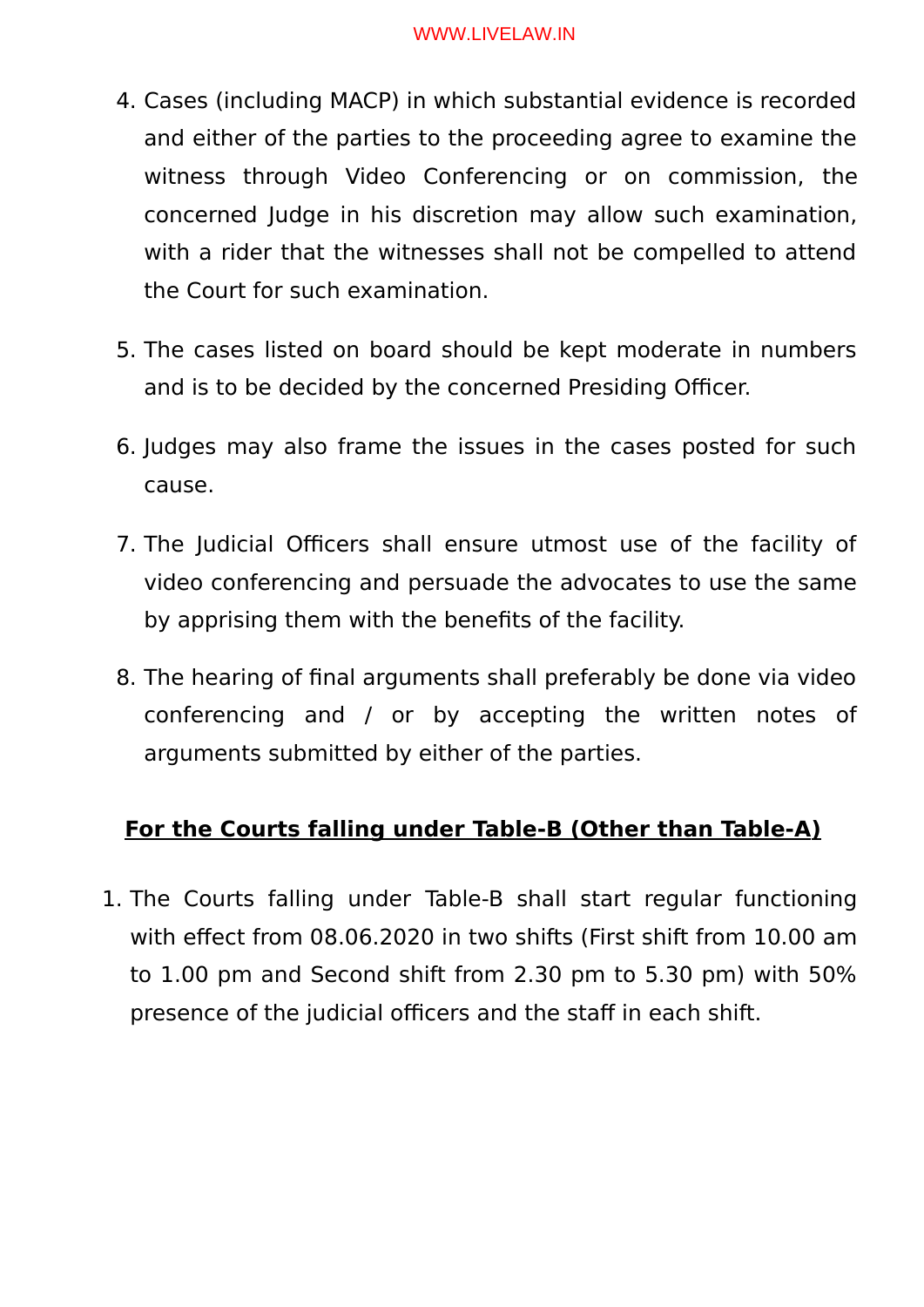- 2. The Principal District and Sessions Judge/Head of the Establishment, in consultation with the stakeholders, may change only the working timings but not the duration of the shifts considering the situation prevalent in their respective Courts.
- 3. The cases listed on board should be kept moderate in numbers and is to be decided by the concerned Presiding Officer. It would be desirable that during the frst week, not more than 15 matters are placed on board in every Court in each shift.
- 4. In case of any change in situation arising out of spread of COVID-19 and any particular Taluka being declared on containment zone or any other restrictions are imposed impeding physical functioning of Courts, the Head of the establishment shall immediately seek instructions from the Administrative Committee through proper channel for further course of action.

## **Common Guidelines for the Courts falling in both Categories**

- 1. Where there is only one Court or one Court of one cadre functioning, such Court may sit in the first shift.
- 2. The Judicial Officers may devote some time for adjusting the board so as to reduce crowd in the Court building / hall.
- 3. The Judicial Officers may not pass any adverse order owing to the absence of the parties to the proceedings.
- 4. The Judicial Officers may also generally refrain themselves from taking coercive action, such as passing ex-parte orders, issuance of warrants to the accused and witnesses, etc.
- 5. The Judicial Officers may give priority to the cases which are posted for delivery of judgments.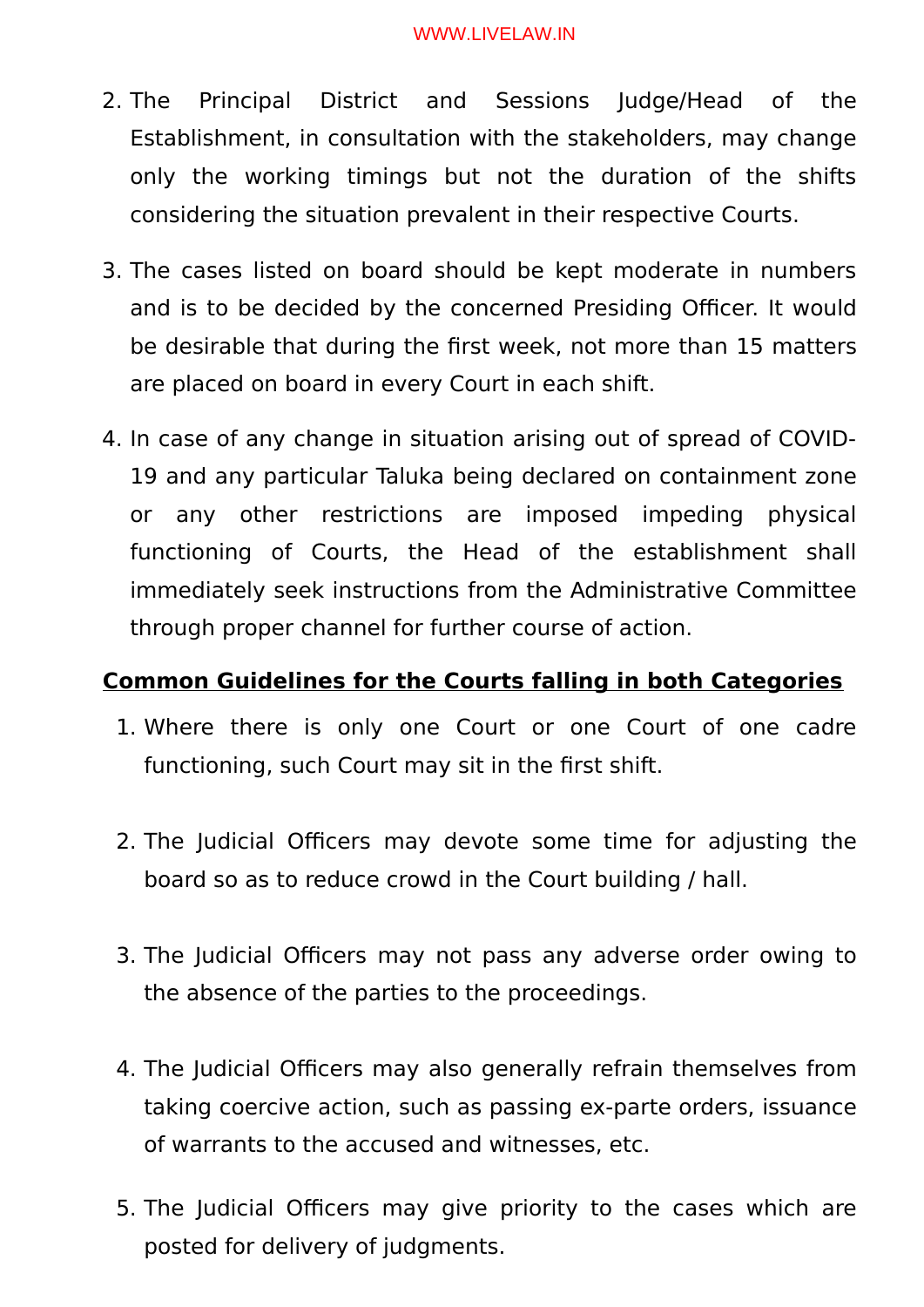## A D M I N I S T R A T I V E

- 1. The Principal District and Sessions Judge may fix a particular time slot and dedicated Staff, other than those involved in transacting Judicial working, for accepting fling of cases of urgent nature (for Table-A) and regular fling (for Table-B), as the case may be. He shall earmark the location, preferably on the ground foor (near the entry gate), for the work of Filing of Cases, Affirmation / Declaration. As far as possible, a mechanism may be put in place in the form of a token system giving a particular time slot for fling of such cases. As far as possible, after verification of the cases filed, such files shall be kept isolated for a reasonable period, say 24 to 36 hours, but not exceeding 72 hours.
- 2. All Advocates and staff shall observe social / physical distancing norms and the seating arrangements in the Court halls and departments be adjusted accordingly. No visitor(s) other than Advocates and parties in person whose matters are listed shall be allowed in the Court premises.
- 3. In order to minimize the physical contact, the Information Kiosk Machine/s be switched off until further orders.
- 4. The copy of the daily board shall be supplied to the Bar Association a day in advance with a request to the concerned Advocates to cause their presence unaccompanied by any other person to avoid crowding and to maintain physical distancing.
- 5. The services of Class-IV employees and contractual servants viz. Sweepers shall be monitored by responsible officer to ensure proper upkeep of the Court building and the surrounding area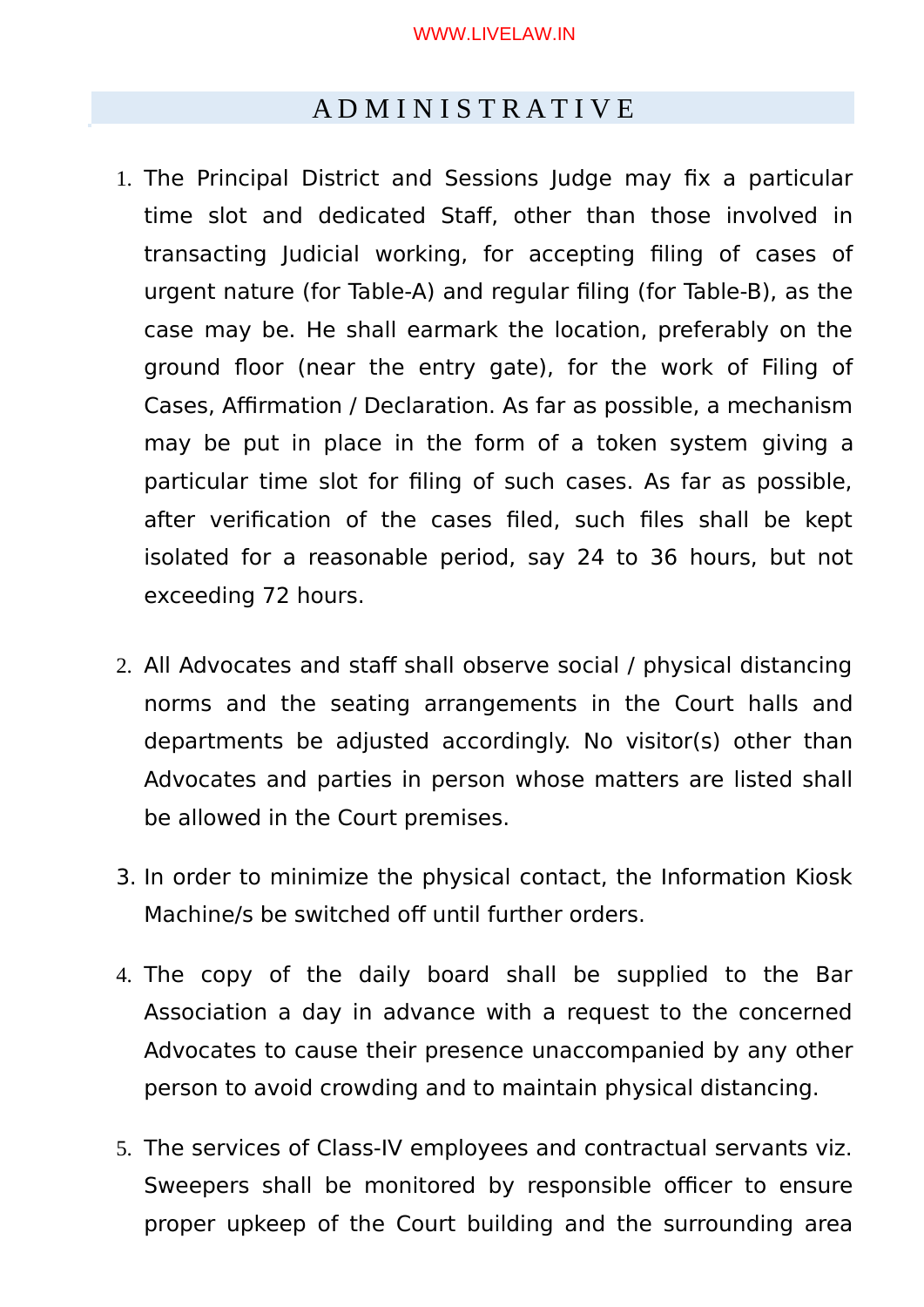neat and tidy, as well as to sanitize the same with disinfectants with the help of local bodies.

6. Beyond the office hours, as stated in the manner aforementioned, the concerned staff may be called for routine correspondence as well as to furnish the necessary information for submission to the High Court and for the compliance as directed by the High Court.

## G E N E R A L

- 1. All precautionary measures issued as below shall be followed scrupulously –
	- I. By the Government of India vide order No.40-3/2020- DM-I(A) dated 30.05.2020. **(Annexure-A)**
	- II. By the Government of Maharashtra vide order No.DMU/2020/CRe. 92/DisM-1 dated 31.05.2020 (Mission Begin Again). **(Annexure-B)**
	- III. By the Government of Maharashtra vide letter No. NYAYIK 2020/PRA.KRA.58/AROGYA 5, Public Health Department dated 30.05.2020. **(Annexure-C)**
	- IV. SOP'S, Cleanliness Tips, Guidelines on Disinfection of Common Public Places including Offices / Courts **(Annexure-D)**
- 2. Persons who may have symptoms of fever, sore throat, cough, running nose or breathing difficulty are advised to self-restrain themselves from presently visiting the Court premises. Any visitor found with temperature above 38 degree Celsius or having apparent symptoms of Covid-19 or coming from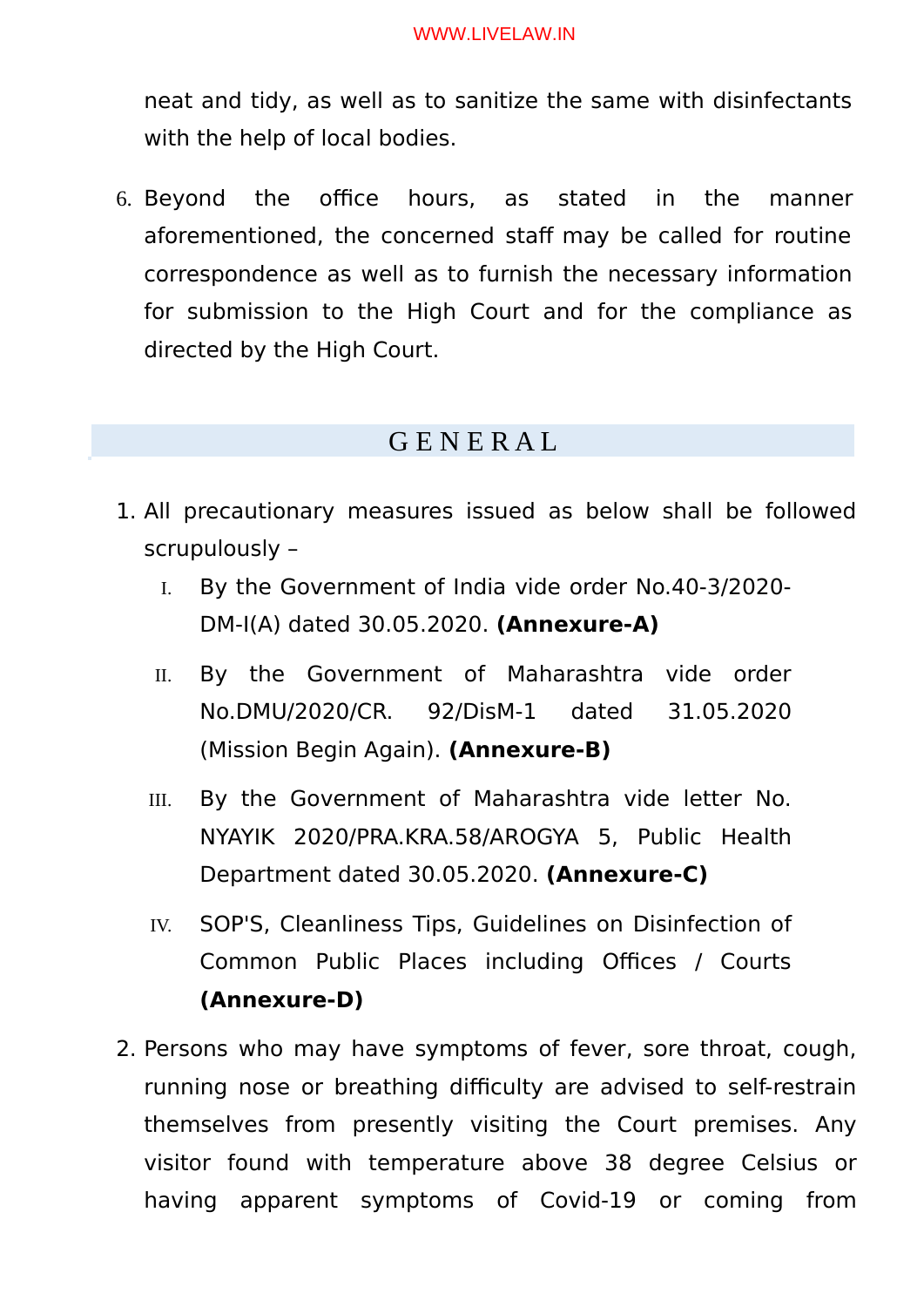containment zone shall not be allowed entry in the Court premises.

- 3. A minimum of 2 (two) Mtr. gap between people has to be maintained while queuing and on entering the Court building.
- 4. Hand sanitizing stations shall be installed in office premises (especially at the entry) and near high contact surfaces. Hand wash facilities should be installed. Water including liquid soap may be made available.
- 5. The concerned Judicial Officers may, if the situation demands, use face shield as well transparent acrylic sheets partitioning the Dais from the addressee.
- 6. Canteen facilities should be opened after the same have been granted permission by the concerned authorities and it be upgraded to ensure daily continuous cleanliness as per the set norms and further ensuring physical distancing of persons working therein and persons using the facilities.
- 7. As far as possible, owing to the current Pandemic, an arrangement be made to have only one entry and one exit point in order to manage all visitors (including Advocates and staff members) entering the Court premises.
- 8. Two guards should be deputed at the entry gate, one of whom shall do thermal scanning with the help of contact-less Infra-red temperature gun and other for sanitizing the hands of the persons entering the Court premises. One guard should be deputed at the exit point to restrict the entry therefrom.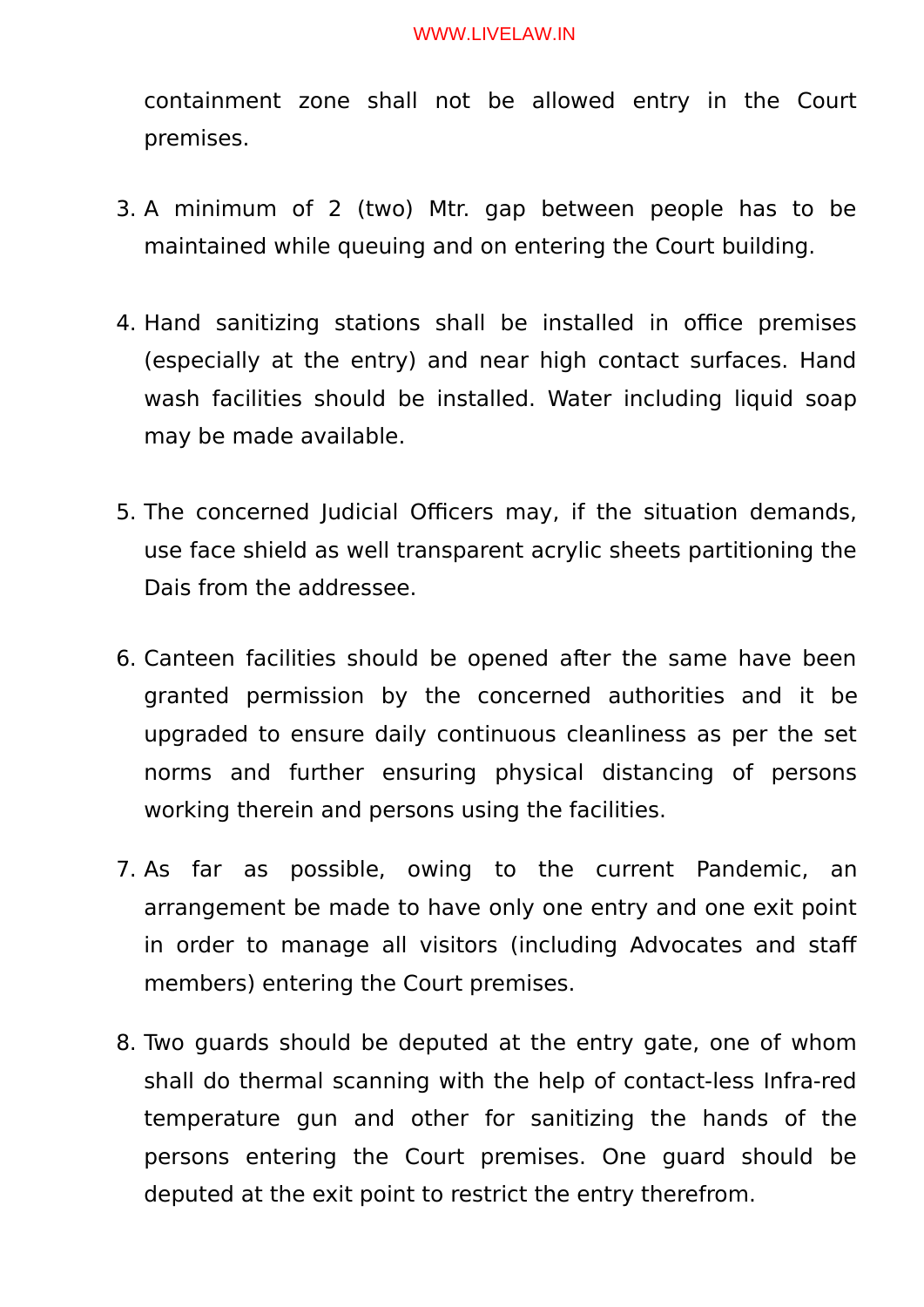- 9. Sanitization shall be carried out periodically in the entire Court building with the assistance of the Local Bodies.
- 10. Sanitizer dispensers shall also be provided at the entry of the office / chamber of the Judges and at the entry of all the departments of the Courts. The entry shall be manned to ensure that the persons entering the Court premises are wearing masks and use the sanitizer before entry.
- 11. It shall be ensured that all washrooms in the premises of Court do have liquid soap dispensers. The washrooms including the taps, handles and door knobs shall be cleaned with disinfectants at regular intervals during the day.
- 12. The Staff Members working in the departments, Court halls and chambers of Judges shall ensure that the tables, chairs, telephones, keyboards, handles, knobs, etc., are wiped regularly with disinfectants. The Staff using computers shall be advised to ensure their keyboards and mouse are not used by others and are wiped regularly.
- 13. Notices (See **Annexure-E**) and other Sign Boards with necessary instructions shall be displayed at appropriate and conspicuous places, including washrooms and lifts, in the Courts.
- 14. One or more officer/s shall be nominated by the PDJ/PJ to oversee the arrangements on a day to day basis who shall carry out inspection at least three times a day or more as per the need.
- 15. All the members of the staff, Judicial Officers, Advocates, litigants shall be allowed entry in the Court premises, only after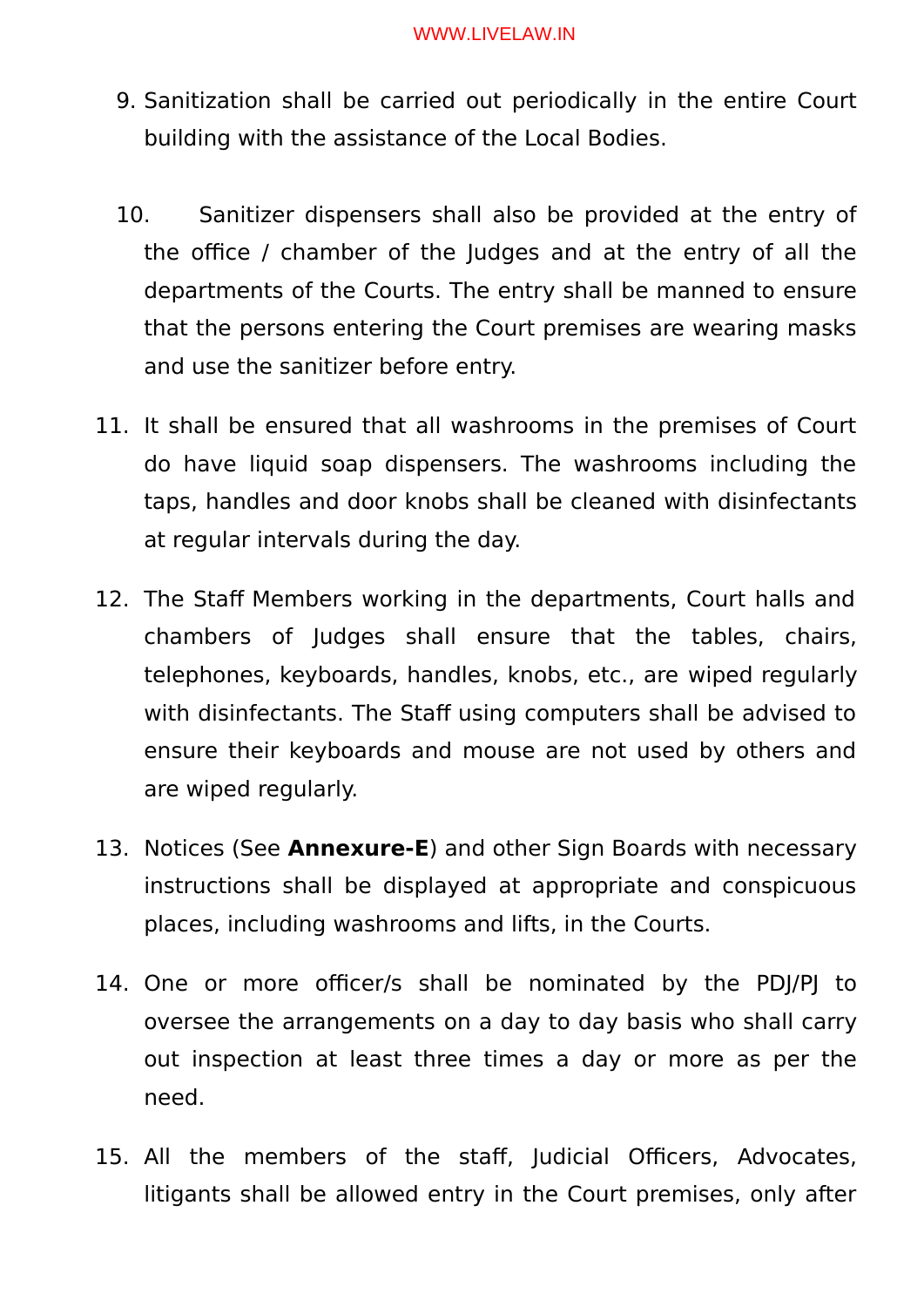they wear masks and strictly adhere to sanitizing measures which are put in place.

- 16. The members of the Bar may be requested not to allow their Junior Advocates and Clients to accompany them in the Court to avoid overcrowding in the Court and to maintain social / physical distancing.
- 17. Each and every visitor (including Advocates and staff members) desirous of entry in the Court Hall shall be advised to download Aarogya Setu App in their mobile handsets. Any exemption in this regard shall be considered by the Head of the Establishment or the Judicial Officer authorized by him, upon his subjective satisfaction as to the cause put forth for such exemption.
- 18. Entry of strangers and persons unconnected with any Court related work, in the Court shall be prohibited. All measures which are put in place shall be strictly implemented. Any sort of disobedience in this regard may attract penal provisions.
- 19. Respective Bar Council and Bar Associations of Maharashtra, Goa and Union Territory may issue instructions to all their members to strictly abide by the lockdown and social distancing norms, failing which, the Head of the establishment may take such action as he deems fit and proper in the circumstances.
- 20. The members of the Bar may not enter the Court halls unless the matters in which they have been engaged are called in for consideration. Overcrowding of the corridors may also be avoided.